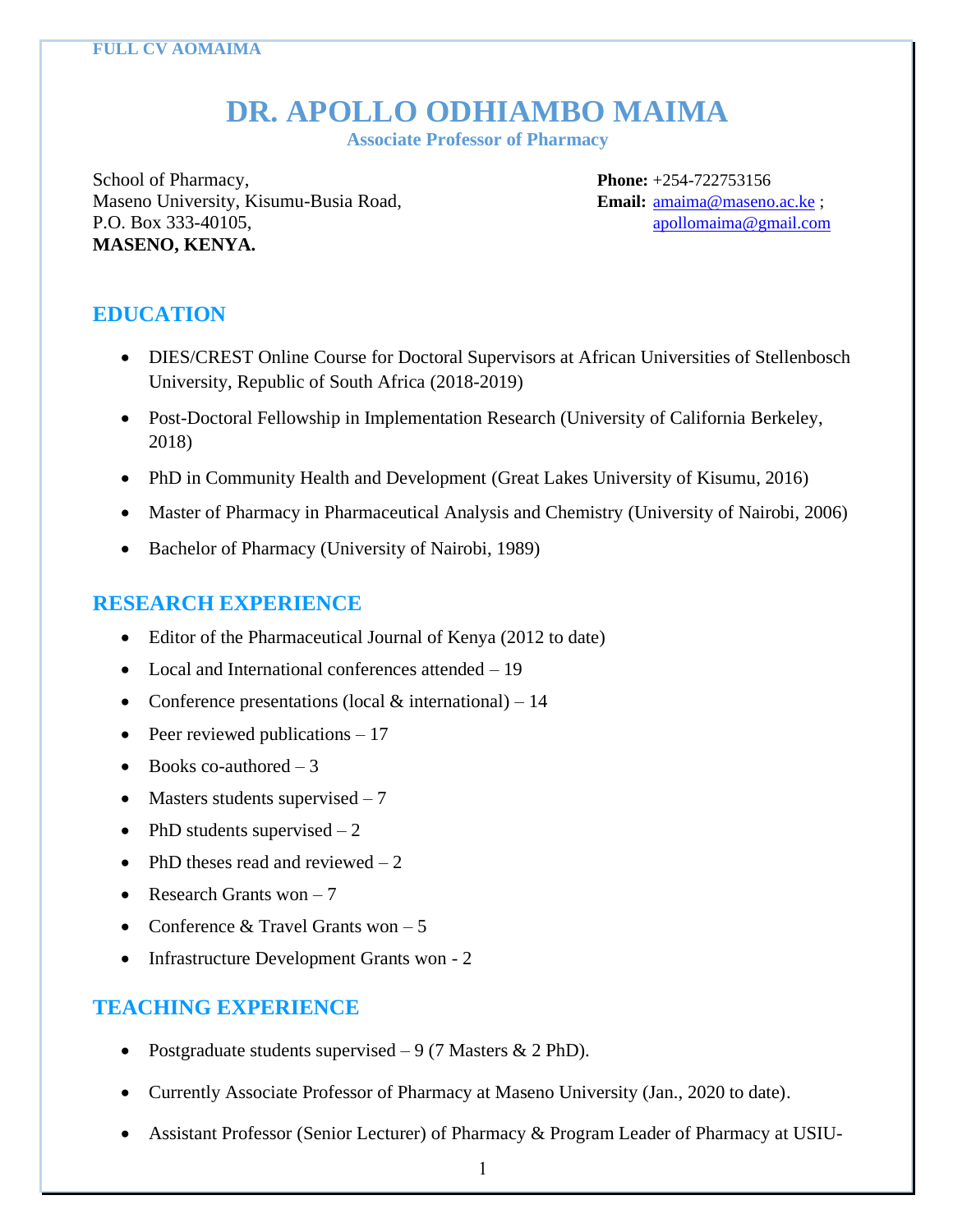Africa (2014 – 2019).

- Assistant Professor of Pharmacy at USIU-Africa (2010-2019).
- Chief Pharmacist (and Lecturer) at the University of Nairobi (1993 2010).
- Development of the Bachelor of Technology in Analytical Chemistry curriculum for United States International University - Africa, 2017-2019.
- Development of the Bachelor of Science in Epidemiology & Biostatistics curriculum for United States International University - Africa, 2015 to 2016.
- Development and writing of a Technical Proposal (to USAID) for financing the purchase of equipment for laboratories for the USIU Pharmacy Training program. This was a US \$ 1,975,000 budget program.
- Development of the Bachelor of Pharmacy curriculum for United States International University - Africa, 2010 to 2013.
- Development of the curriculum for Chinese Traditional Herbal Medicine undergraduate degree for Kenyatta University, 2009.
- Development of the Bachelor of Pharmacy curriculum for Kenyatta University, 2008.

## **HONORS AND AWARDS**

- Editor-in-Chief, Pharmaceutical Journal of Kenya
- Fellow, East Africa Social Science Translation Collaborative (EASST)
- Member, Experts / Specialization Committee of the Pharmacy & Poisons Board of Kenya
- Past Member, Training & Assessment Technical Committee of PPB (2012-2019)
- Represented the Kenyan Academia at the first International Pharmaceutical Federation (FIP) Global Conference on Pharmacy and Pharmaceutical Sciences Education held on 7-9 November 2016 in Nanjing, People's Republic of China
- Member, Ministerial Committee (Ministry of Medical Services) that prepared the Kenya National Pharmaceutical Policy (KNPP) in 2010
- **Grants Won**
- i. **Donor:** The East Africa Social Science Translation, EASST (2019)
	- a. **Amount:** USD 5,000
	- b. **Catalyst Grant** to conduct trainings on Impact Evaluation in Kisumu and USIU-Africa
- ii. **Donor:** Center for Effective Global Action, CEGA (2018)
	- a. **Amount:** USD 20,540
	- b. **Grant for Visiting Fellowship**, University of California, Berkeley
- iii. **Donor:** Internal Research Grant by USIU-A (2018)
	- a. **Amount:** KSh. 994,640.00
	- b. **Research Title:** Studies of phytochemicals gold nanoparticles ointments/creams for
	- c. Management of *Sarcoptes scabiei* and associated bacterial infections as **Co-PI**.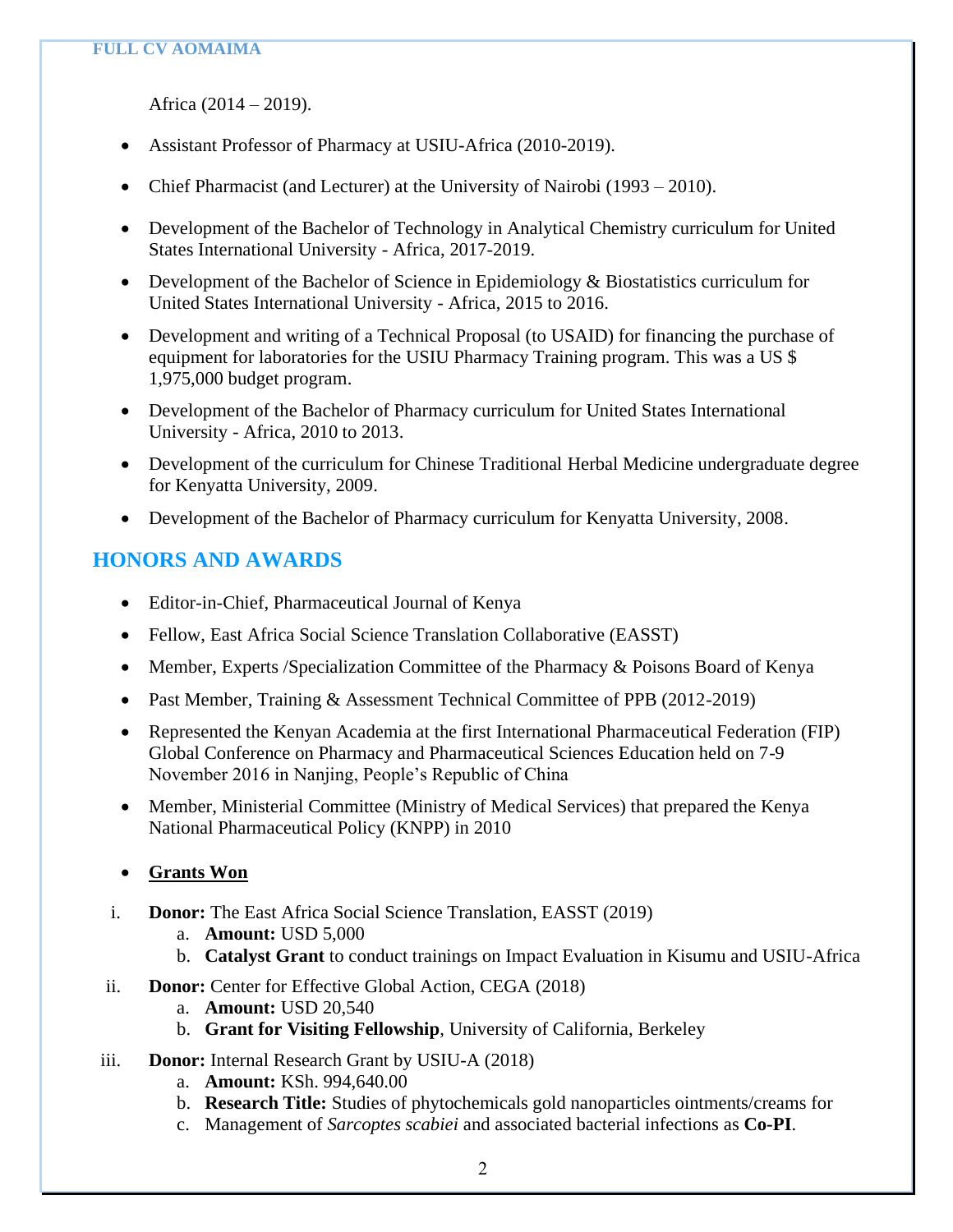- iv. **Donor:** Seeding Labs of Boston, USA (2018/19)
	- **a. Amount:** USD 110,000
	- b. Grant for Instrumental Access, as **PI**
- v. **Donor:** Internal Research Grant by USIU-A (2017)
	- a. **Amount:** KSh. 1,000,000.00
	- b. **Research Title:** Fabrication of Polyamic Acid nano-filter Cartridges for Water Purification
	- c. to Control Waterborne Diseases in Kenya as **Co-PI**.
- vi. **Donor:** Internal Research Grant by USIU-A (2017)
	- a. **Amount:** KSh. 1,000,000.00
	- b. **Research Title:** Chronic Esposure to *Cartha edulis* F (Miraa aka Khat) extract on testicular functions as **Co-PI**.
- vii. **Donor:** International Pharmaceutical Federation, FIP (2016)
	- a. **Amount:** USD 5,000.00
	- b. **Conference and Travel** Grant for presentation on Pharmacy and Pharmaceutical Sciences
	- c. Education in Kenya as **Presenter**
- viii. **Donor**: Internal Research Grant by USIU-A (2016)
	- a. **Amount**: KSh. 400,000.00
	- b. **Research Title:** Screening for Antimicrobial and Anthelmintic Activities of selected
	- c. Kenyan Medicinal Plants as **PI**.
- ix. **Donor**: Internal Research Grant by USIU-A (2016)
	- a. **Amount:** KSh. 400,000.00
	- b. **Research Title:** Isolation and Screening of Potential Bioplastics Producing Halophiles from
	- c. Kenyan Soda Lake Bogoria as **Co-PI**.

## **PROFESSIONAL MEMBERSHIP**

- Member, American Society of Tropical Medicine and Hygiene (ASTMH)
- Registered Pharmacist in Kenya
- Good Standing Member, Pharmaceutical Society of Kenya
- Member, International Pharmaceutical Federation (FIP)

## **SKILLS AND TRAINING**

- Registered Pharmacist in Kenya
- Pharmaceutical Analyst
- Public Health Specialist & Epidemiologist
- Implementation Research Scientist
- Trained Doctoral Supervisor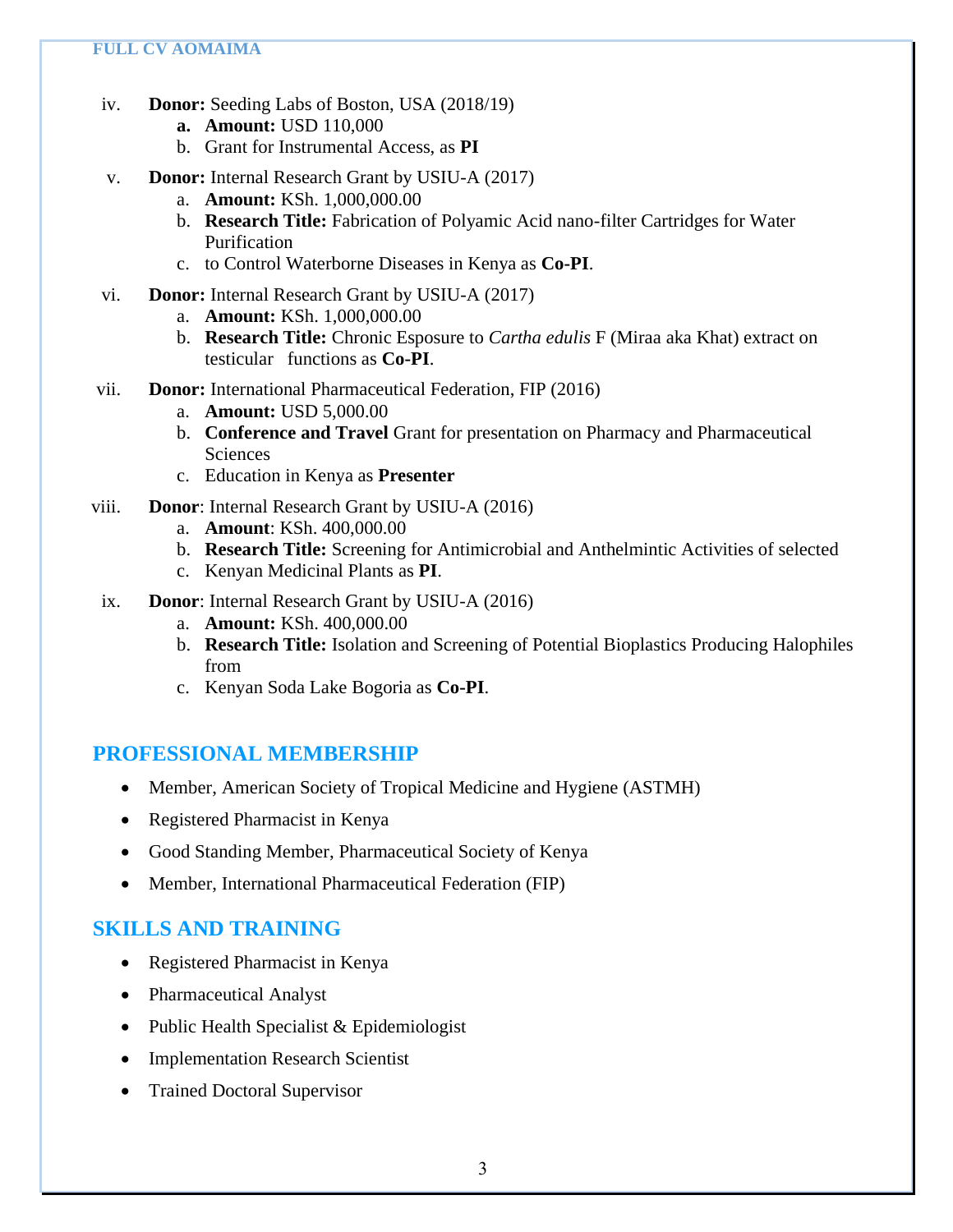# **LEADERSHIP EXPERIENCE**

**Dean,** School of Pharmacy at Maseno University (14 Sept., 2020 to date)

**Dean,** School of Pharmacy at USIU-Africa (2014 – 2017).

**Assistant Professor** of Pharmacy & **Program Leader** of Pharmacy at USIU-Africa (2014 – 2019).

**Chief Pharmacist (and Lecturer)** at the University of Nairobi (1993 – 2010).

**Chairman:** University Health Services Strategic Planning Committee, 2008-2013 Strategic Plan, University of Nairobi

**Chairman:** University Health Services Performance Contracting Implementation & Evaluation Committee, 2007-2010

**Chairman:** Evaluation Committee; University Health Management Information System (UHSMIS) for Records, Operations and Internal Controls Systems, 2009

**Chairman:** Committee for the Re-Engineering of the University Health Management Information System, University of Nairobi, 2009-2010

**Secretary:** Drugs and Therapeutics Committee, University of Nairobi 1993 – 2010

**Member:** The John Hopkins University AIDS Service, U.S.A.

**Member:** University of Nairobi Health Management Board, a Sub Committee of the University Management Board (1999-2003).

**Member:** University of Nairobi Health Services Management Committee 1993 – 2010

**Member:** Technical Committee, Kenya Standard Specification of Cigarettes, Kenya Bureau of Standards, 1998-2003.

**Member:** University Health Services Task Force, University of Nairobi.

**Member (Co-opted):** University of Nairobi Tender Committee (1993-2010)

#### **Management Courses attended:**

- Certificate of attendance of Workshop for Induction program on MWONGOZO (The Code of Governance for State Corporations) by State Corporation Advisory Committee (SCAC) in Mombasa  $(1<sup>st</sup> – 3<sup>rd</sup> February 2016).$
- Workshop on Strategic Planning for Academic Affairs Division, at USIU-A (25<sup>th</sup> April 2016).
- Workshop on Strategic Planning for a State Corporation, by National Quality Control Laboratories (NQCL) in Mombasa  $(4<sup>th</sup> – 5<sup>th</sup>$  February 2016).
- Certificate for: Workshop on Security and Counterterrorism Awareness, on 24<sup>th</sup> August 2015 at USIU-A, Nairobi.
- Certificate in: "Resource Tracking, Planning, Resource Allocation and Costing", of the University of Nairobi in Collaboration with USAID and Health Systems 20/20 Project (October 2010);
- Health Economics and Management/Evaluation workshop University of Cape Town (Aug. 2010);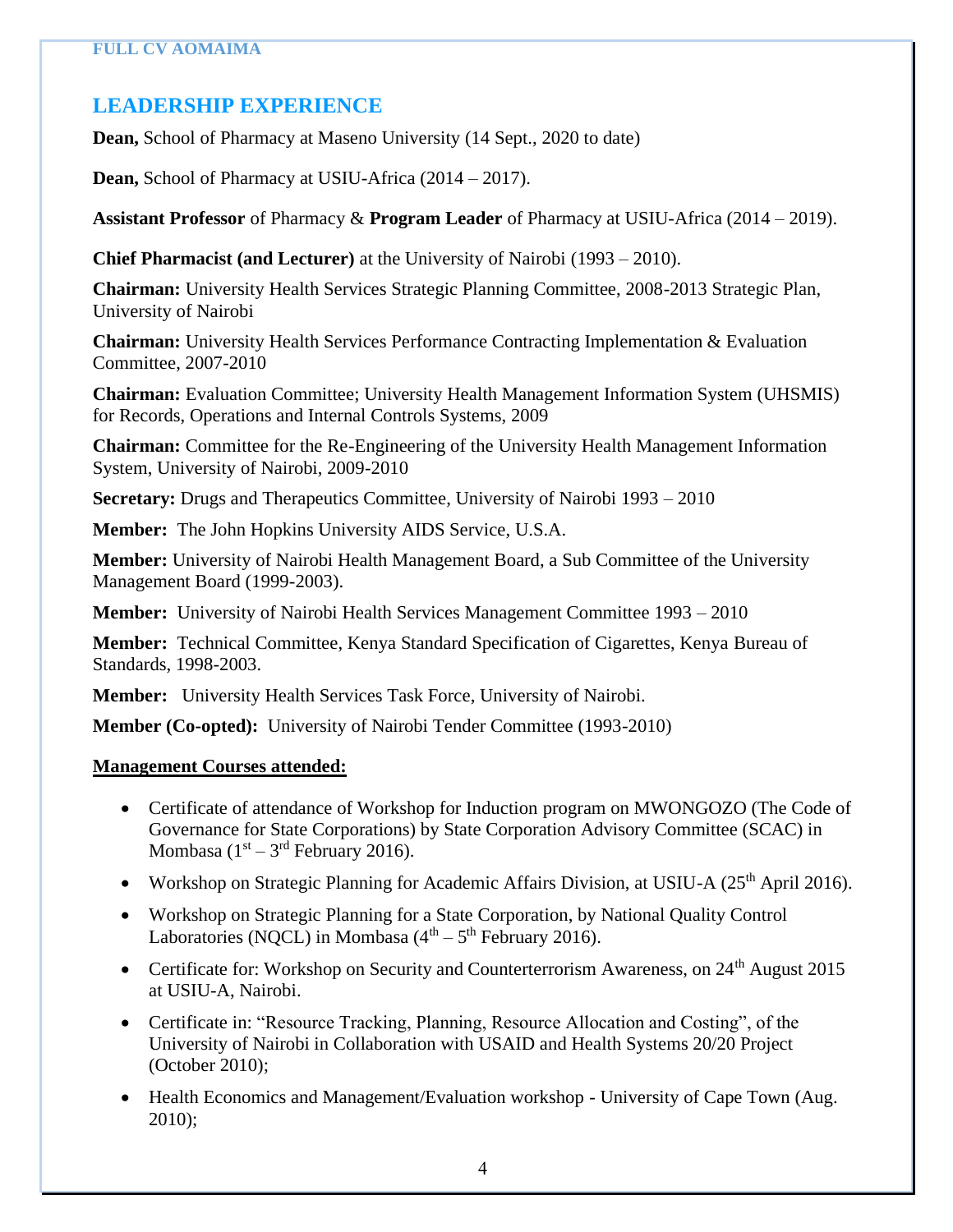- Certificate in: "Health Economics and Health Systems Strengthening" the University of Nairobi in Collaboration with USAID and Health Systems 20/20 Project (July 2010);
- Certificate in: "Quality Management for Healthcare Professionals" National Hospital Insurance Fund in collaboration with University of Nairobi (2009);
- Certificate in: "Good Manufacturing Practice" World Health Organization (2004);
- Certificate of the International Standards Organization ISO 9000 Certification (2007), Kenya Bureau of Standards
- Certificate in: "The Comprehensive Paediatric HIV Management" course (NASCOP and A.C.T.S. Program) - May 2006.
- Certificate in: "WHO/TDR-Workshop on Good Laboratory Practice" course (WHO/TDR and UON, Faculty of Pharmacy) - April 2004
- Information Technology: Trained in Sage Financial Controller (Windows), Advanced QuickBooks, Lotus 1-2-3 Release 5.0, WordPerfect 6.1 for Windows, MS-DOS and Windows, all in 1996.
- Forensic Pharmacy, Ministry of Health (1989).

## **CONFERENCE AND WORKSHOP PRESENTATIONS**

- **1.** "**Contemporary environmental and health-related factors influencing human growth and development**" presented at the 2018 Pharmaceutical Society of Kenya Annual Scientific Conference, May 30 - June 3, in Mombasa, Kenya.
- **2.** Were L.L. Munyendo & **Apollo O. Maima**. Concomitant Voids in Community Health Systems; Deterrence to Application of Progressive Cervical Cancer Screening Technologies in Rural Africa. University of Rwanda International Scientific Conference. Kigali Rwanda June 14th-16th 2017
- **3. "Health-Related Quality of Life of Nairobi Adults Treated for Pneumonia",** presented at the 2017 Pharmaceutical Society of Kenya Annual Scientific Conference, May 30 - June 4, in Mombasa, Kenya.

4. "**Prevalence and Yearly Trends of Adult Pneumonia in Nairobi",** presented at the 2016 Pharmaceutical Society of Kenya Annual Scientific Conference, June 1 - June 5, in Mombasa, Kenya.

5. Poster Presentation Titled: **"Trends in facility caseloads of adult pneumonia in Nairobi",**  Presented at the **International Pharmaceutical Federation** (**FIP**) **Congress 2015**, September

29 – October 3, in Dusseldorf, Germany.

- 6. "**Data collection for disease burden studies using smartphones",** presented at the 2015 Pharmaceutical Society of Kenya Annual Scientific Conference, May 28 - June 1, in Mombasa, Kenya.
- 7. Poster Presentation Titled: **"Antimicrobial properties of some medicinal Plants of the Luo community of Kenya",** presented at the **International Pharmaceutical Federation** (**FIP**) **Congress 2014**, August 30 - September 4, in Bangkok, Thailand.
- 8. "**Does Biopharming hold the Future for the African Pharmacist?"** presented at the 2014 Pharmaceutical Society of Kenya Annual Scientific Conference, May 29 - June 1, in Mombasa.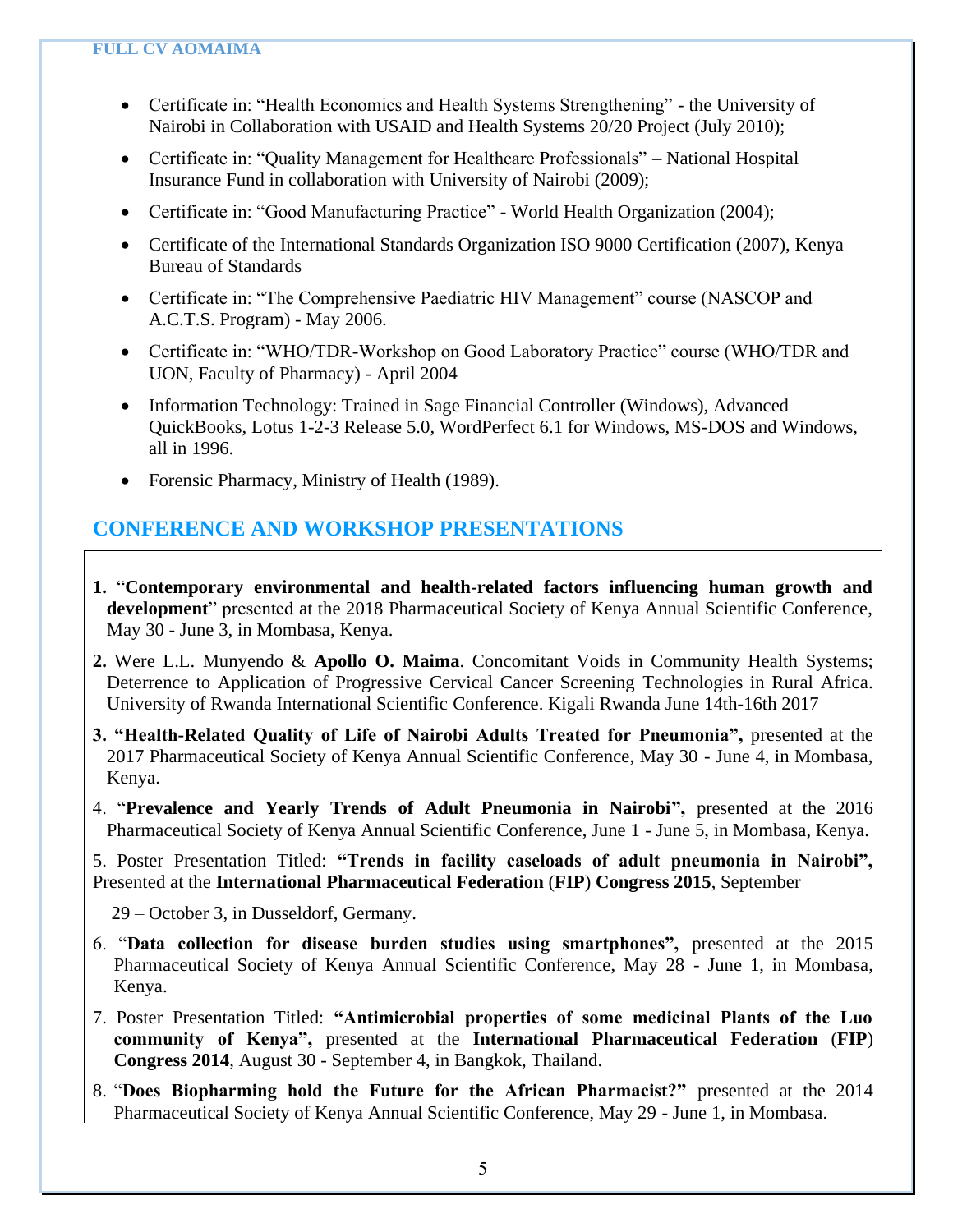- 9. "**Quixotic Access to Quality Medicines in Rural and remote areas of Kenya"** presented at the 2013 Pharmaceutical Society of Kenya Annual Scientific Conference held in Mombasa
- 10. **"Microbial resistance and threats: the state of the Kenyan Pharmaceutical Sector**", presented on the 1st day of June, 2012 at the Pharmaceutical Society of Kenya Annual Scientific Conference held in Mombasa.
- 11. **"Antimicrobial properties of some medicinal Plants of the Luo community of Kenya",**  Presented at the 2<sup>nd</sup> Kenya Medical Research Institute (KEMRI) Annual Scientific and Health (KASH) Conference, February 8-10, 2012, KEMRI Headquarters, Nairobi, Kenya.
- 12. **"Health Economics: The Role of the Pharmacist in Kenya"** presented on the 4<sup>th</sup> day of June, 2011 at the Pharmaceutical Society of Kenya Annual Scientific Conference held in Mombasa.
- 13. **"Kenya's Indigenous Plants: The Golden Herbage"** presented at the United States International University on the 9<sup>th</sup> day of March, 2010
- 14. **"Theory of Health Costing"** presented at the Strathmore University Business School on the 26<sup>th</sup> day of February, 2010

## **PUBLICATIONS**

- 1. **Maima, Apollo O.** & Munyendo, Were L. L. (Jan. 2019). Antimicrobial Assay of aqueous extracts of selected Ethno-pharmacologic alternatives used by the Maasai community of Narok, Kenya. *European Journal of Medicinal Plants, 26(3): 1-11, 2018*. DOI: 10.9734/EJMP/2018/46227
- 2. **Maima, A. O.**, Were L. L. M. (2018). Contemporary advances and precincts of Biopharming as drugs' production systems. *Journal of Natural Sciences Research. Vol. 8 (4).* [www.iiste.org](http://www.iiste.org/)
- 3. Mwangi, W. W., Karimi, P., **Maima, A.,** Githinji, C., Fatumad, Abdallah (2016). Factors influencing the Management of Non-Hodgkin's Lymphoma in children at Kenyatta National Hospital. *The Pharmaceutical Journal of Kenya. Vol. 23 (1), 2016.*
- 4. **Maima, A.O.** (June 2016). "Pharmacoeconomic Study of the impact of Adult Pneumonia on households living in Nairobi". **A PhD Thesis**, Great Lakes University, Kisumu
- 5. **Maima, A.O.**, Okalebo, F.A., Kaseje, D.O. (2015). Data collection for disease burden studies using smartphones. *The Pharmaceutical Journal of Kenya. Vol. 23 (1), 2015.*
- 6. Nassali, H., Karimi, P., Nyamu, D., Guantai, E.M., **Maima, A.O.,** Kajungu, D., Kirui, J. (2015). Evaluation of Prescribing Practices in Kenyatta National Hospital. *The Pharmaceutical Journal of Kenya. Vol. 23 (1), 2015.*
- 7. Rugendo, A.B., Karimi, P.N., Amugune, B.K., **Maima, A.O.** (2015). Impact of Medication Related Problems on Individualized Dispensing at Kenyatta National Hospital. *The Pharmaceutical Journal of Kenya.* Vol. 22 (**3**), 2015
- 8. **Maima, A.O.**, Thoithi, G.N., Ndwigah, S.N., Kamau, F.N., Kibwage, I.O. (2014). Antimicrobial properties of some medicinal plants of the Luo community of Kenya. *African Journal of Pharmacology and Therapeutics* Vol. 3 No. 4 Pages 112-115, 2014. Open Access to full text available at http://journals.uonbi.ac.ke/ajpt